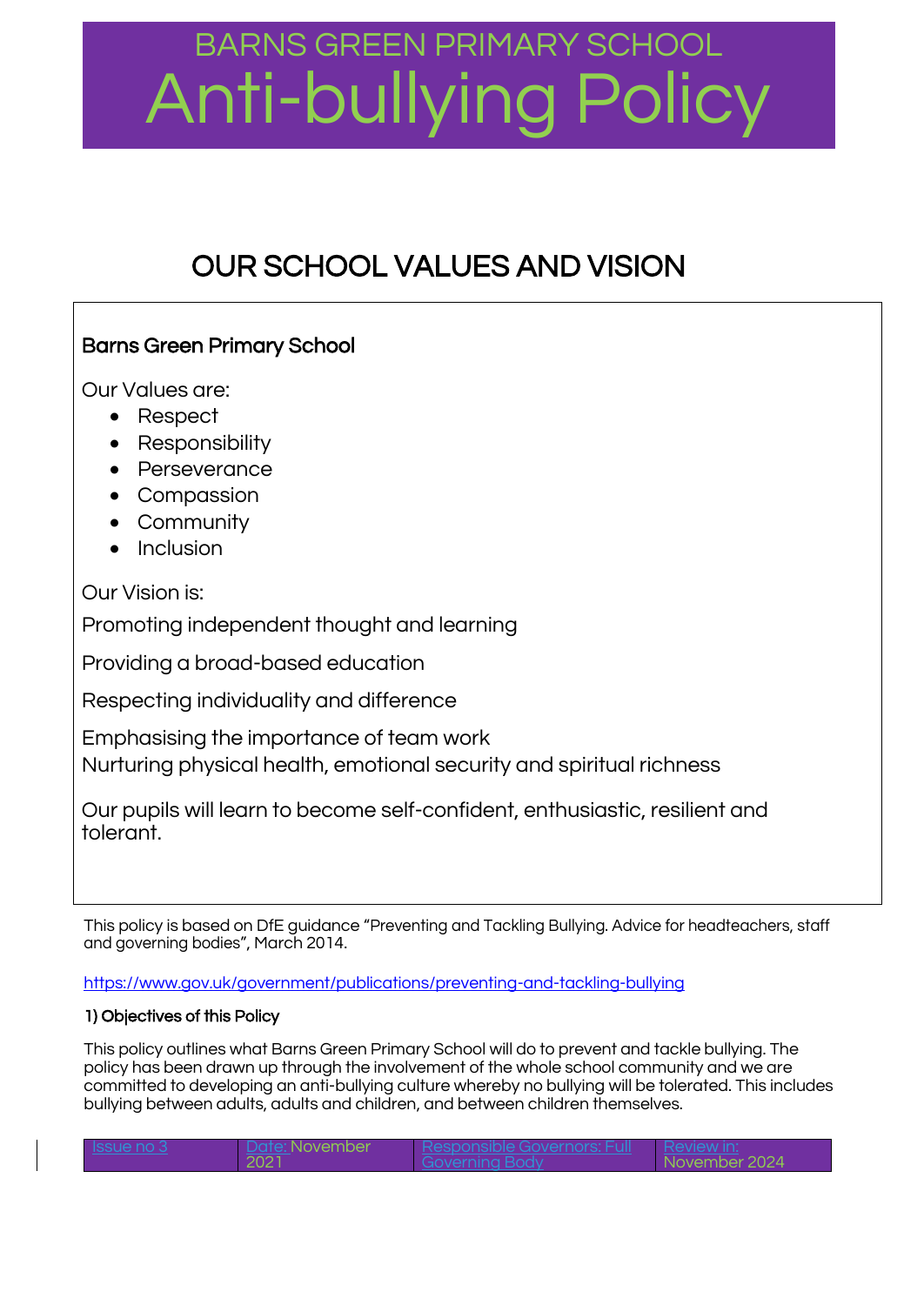# BARNS GREEN PRIMARY SCHOOL nti-bullying

### 2) Our school community:

- Discusses, monitors, and reviews our anti-bullying policy and practice on a regular basis.
- Supports all staff to promote positive relationships to prevent bullying and will intervene by identifying and tackling bullying behaviour appropriately and promptly.
- Ensures that pupils are aware that all bullying concerns will be dealt with sensitively and effectively, that pupils feel safe to learn, and that pupils abide by the anti-bullying policy.
- Reports back to parents / carers regarding their concerns on bullying and deals promptly with complaints. Parents / carers in turn work with the school to uphold the anti-bullying policy.
- Seeks to learn from good anti-bullying practice elsewhere and utilises support from the Local Authority and other relevant organisations when appropriate.

### 3) Definition of bullying

Bullying is "Behaviour by an individual or a group, usually repeated over, time that intentionally hurts another individual either physically or emotionally" (DfE "Preventing and Tackling Bullying", March 2014).

Bullying can include: name calling, taunting, mocking, making offensive comments; kicking; hitting; taking belongings; producing offensive graffiti; gossiping; excluding people from groups and spreading hurtful and untruthful rumours. This includes the same inappropriate and harmful behaviours expressed via digital devices (cyberbullying) such as the sending of inappropriate messages by phone, text, Instant Messenger, through websites and social media sites and apps, and sending offensive or degrading images by mobile phone or via the internet.

#### 4) Forms of bullying covered by this Policy

Bullying can happen to anyone. This policy covers all types of bullying including but not limited to:

- Bullying related to race, religion, or culture.
- Bullying related to SEND (Special Educational Needs or Disability).
- Bullying related to appearance or physical/mental health condition
- Bullying related to sexual orientation (homophobic bullying).
- Bullying of young carers, children in care or otherwise related to home circumstances.
- Sexist, sexual and transphobic bullying.
- Bullying via technology "cyberbullying"

#### 5) Preventing, identifying and responding to bullying Ĩ

The school community will:

- Create and support an inclusive environment which promotes a culture of mutual respect, consideration and care for others which will be upheld by all.
- Work with staff and outside agencies to identify all forms of prejudice-driven bullying.
- Actively provide systematic opportunities to develop pupils' social and emotional skills, including their resilience.
- Provide a range of approaches for pupils, staff and parents/carers to access support and report concerns.
- Challenge practice which does not uphold the values of tolerance, non- discrimination, and respect towards others.

| $\sqrt{2}$ |  | זבזר<br>$\sqrt{2}$ |
|------------|--|--------------------|
|------------|--|--------------------|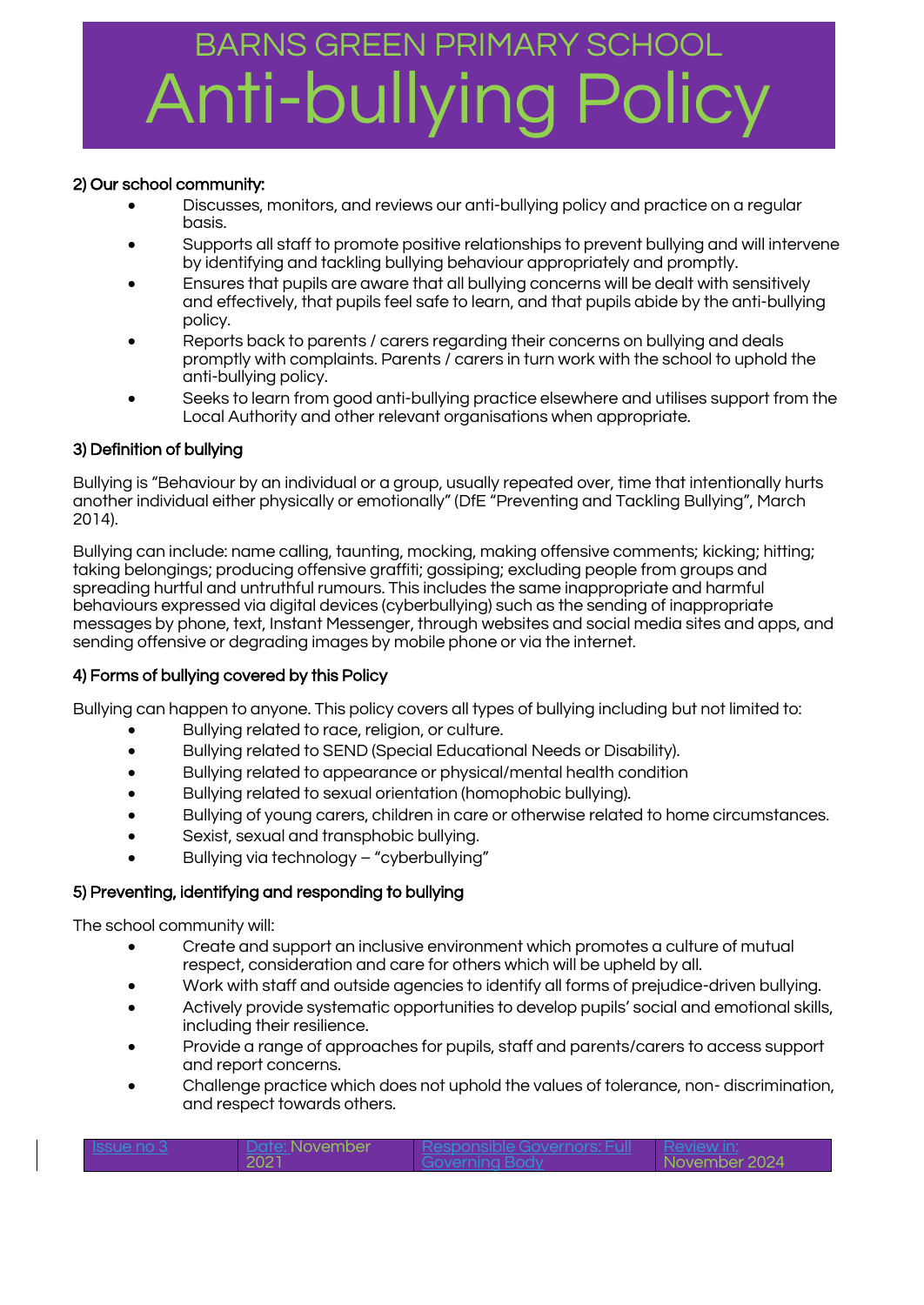# BARNS GREEN PRIMARY SCHOOL hti-bullvi

- Consider all opportunities for addressing bullying in all forms throughout the curriculum and support these with a range of approaches such as displays, assemblies, peer support and the School Council.
- Regularly update and evaluate our approaches to consider the developments of technology and provide up-to-date advice and education to all members of the community regarding positive online behaviour.
- Train all staff including teaching staff, support staff (including administration staff, lunchtime support staff and site support staff) and pastoral staff to identify all forms of bullying and follow the school policy and procedures (including recording and reporting incidents).
- Proactively gather and record concerns and intelligence about bullying incidents and issues to effectively develop strategies to prevent bullying from occurring.
- Actively create "safe spaces" for vulnerable children and young people.
- Use a variety of techniques to resolve the issues between those who bully and those who have been bullied.
- Work with other agencies and the wider school community to prevent and tackle concerns.
- Celebrate success and achievements to promote and build a positive school ethos.

### 6) Involvement of pupils

We will:

- Regularly canvas children and young people's views on the extent and nature of bullying.
- Ensure that all pupils know how to express worries and anxieties about bullying.
- Ensure that all pupils are aware of the range of sanctions which may be applied against those engaging in bullying.
- Involve pupils in anti-bullying campaigns in schools and embedded messages in the wider school curriculum.
- Publicise the details of help lines and websites.
- Offer support to pupils who have been bullied and to those who are bullying to address the problems they have.

### 7) Liaison with parents and carers

We will:

- Make sure that key information (including policies and named points of contact) about bullying is available to parents / carers in a variety of formats.
- Ensure that all parents / carers know who to contact if they are worried about bullying.
- Ensure all parents / carers know about our complaints procedure and how to use it effectively.
- Ensure all parents / carers know where to access independent advice about bullying.
- Work with all parents / carers and the local community to address issues beyond the school gates that give rise to bullying.
- Ensure that parents work with the school to role model positive behaviour for pupils, both on and offline.

### 8) Links with other school policies and practices

This Policy links with several other school policies, practices and action plans including:

|  |  | 'ull | ست |
|--|--|------|----|
|--|--|------|----|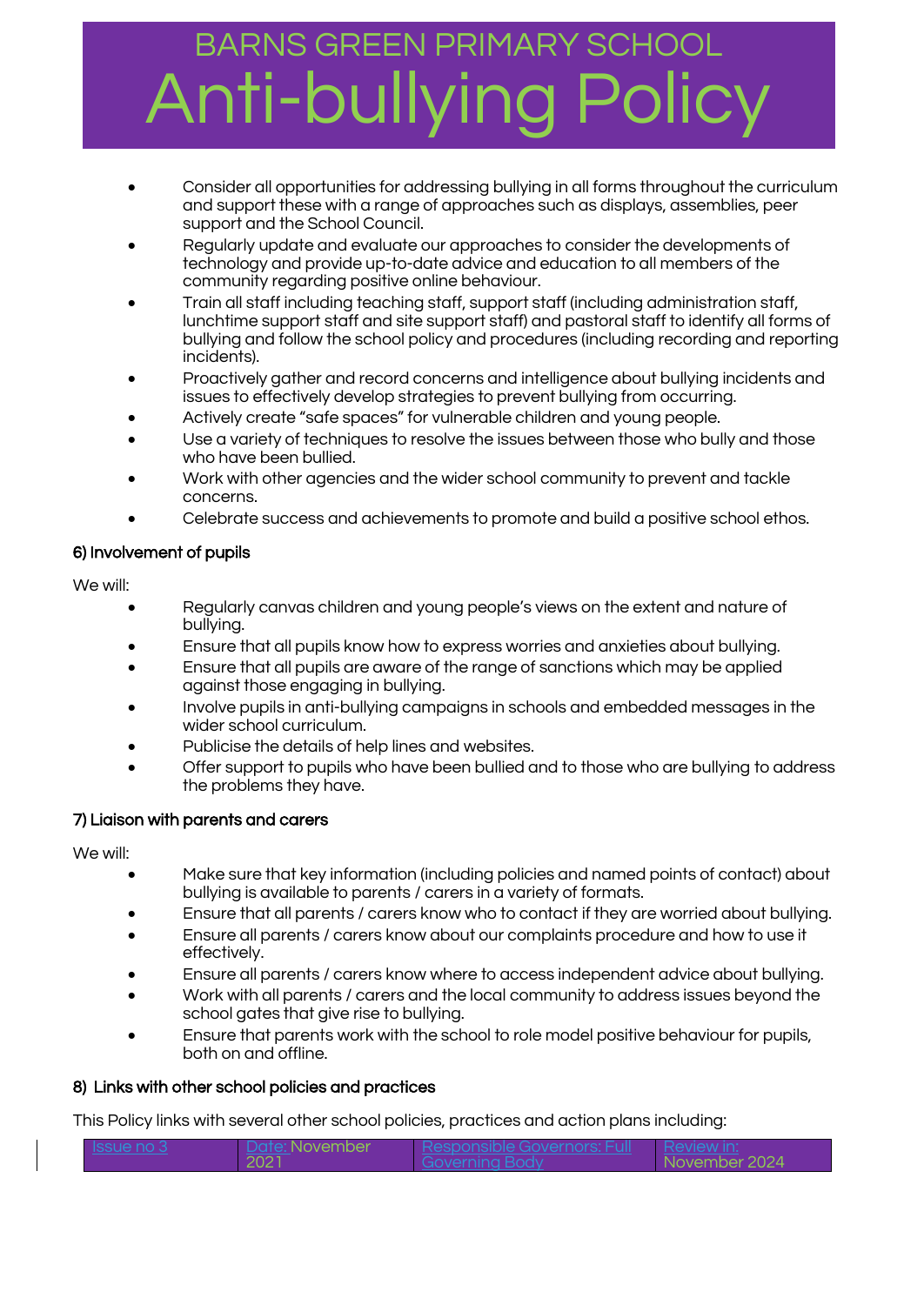### BARNS GREEN PRIMARY SCHOOL Anti-bullying

- Behaviour and discipline policy
- Complaints Policy
- Safeguarding and child protection policies
- Confidentiality Policy
- e-Safety (Online Safety) and Acceptable Use Policies (AUPs)
- Curriculum Policies such as PSHE and citizenship and computing

#### 9) Links to legislation

There are several pieces of legislation which set out measures and actions for schools in response to bullying as well as criminal law. These may include:

- The Education and Inspection Act 2006, 2011
- The Equality Act 2010
- The Children Act 1989
- Protection from Harassment Act 1997
- The Malicious Communications Act 1988
- Public Order Act 1986
- The Computer Misuse Act 1990

#### 10) Responsibilities

It is the responsibility of:

- School Governors to take a lead role in monitoring and reviewing this policy.
- Governors, the Headteacher, Senior Managers, Teaching and Non-Teaching staff to be aware of this policy and implement it accordingly.
- The Headteacher to communicate the policy to the school community and to ensure that disciplinary measures are applied fairly, consistently, and reasonably.
- Staff to support and uphold the policy
- Parents / carers to support their children and work in partnership with the school
- Pupils to abide by the policy.

#### 11) Monitoring & review, policy into practice

The Headteacher will report on a regular basis to the governing body on incidents of bullying and outcomes. The school will ensure that they regularly monitor and evaluate mechanisms to ensure that the policy is being consistently applied. Any issues identified will be incorporated into the school's action planning.

| ISSUA NO<br>ur |  |
|----------------|--|
|----------------|--|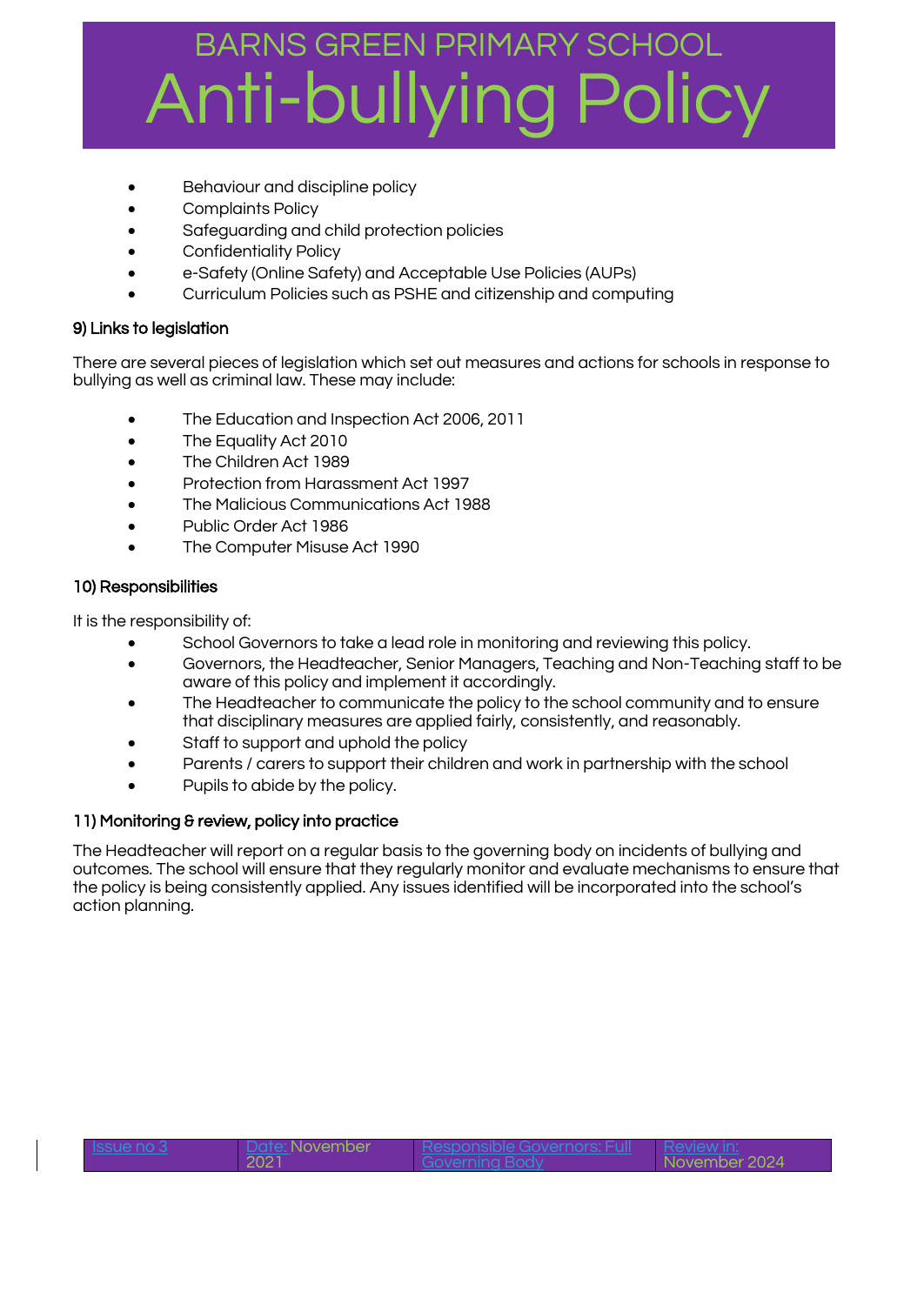### BARNS GREEN PRIMARY SCHOOL Anti-bullying Policy

### Supporting Organisations and Guidance

- Anti-Bullying Alliance[: www.anti-bullyingalliance.org.uk](http://www.anti-bullyingalliance.org.uk/)
- Beat Bullying: [www.beatbullying.org](http://www.beatbullying.org/)
- Childline[: www.childline.org.uk](http://www.childline.org.uk/)
- DfE: "Preventing and Tackling Bullying. Advice for headteachers, staff and governing bodies", and ["Supporting children and young people who are bullied: advice for schools"](https://www.gov.uk/government/uploads/system/uploads/attachment_data/file/292505/supporting_bullied_children_advice.pdf) March 2014[: https://www.gov.uk/government/publications/preventing-and-tackling](https://www.gov.uk/government/publications/preventing-and-tackling-bullying)[bullying](https://www.gov.uk/government/publications/preventing-and-tackling-bullying)
- DfE: "No health without mental health": [https://www.gov.uk/government/publications/no](https://www.gov.uk/government/publications/no-health-without-mental-health-a-cross-)[health-without-mental-health-a-cross-](https://www.gov.uk/government/publications/no-health-without-mental-health-a-cross-) [government-outcomes-strategy](https://www.gov.uk/government/publications/no-health-without-mental-health-a-cross-government-outcomes-strategy)
- Family Lives[: www.familylives.org.uk](http://www.familylives.org.uk/)
- Kidscape: [www.kidscape.org.uk](http://www.kidscape.org.uk/)
- MindEd[: www.minded.org.uk](http://www.minded.org.uk/)
- NSPCC[: www.nspcc.org.uk](http://www.nspcc.org.uk/)
- PSHE Association: [www.pshe-association.org.uk](http://www.pshe-association.org.uk/)
- Restorative Justice Council[: www.restorativejustice.org.uk](http://www.restorativejustice.org.uk/)
- The Diana Award[: www.diana-award.org.uk](http://www.diana-award.org.uk/)
- Victim Support: [www.victimsupport.org.uk](http://www.victimsupport.org.uk/)
- Young Minds[: www.youngminds.org.uk](http://www.youngminds.org.uk/)
- Young Carers: [www.youngcarers.net](http://www.youngcarers.net/)

### **Cyberbullying**

- Childnet International: [www.childnet.com](http://www.childnet.com/)
- Digizen: [www.digizen.org](http://www.digizen.org/)
- Internet Watch Foundation: [www.iwf.org.uk](http://www.iwf.org.uk/)
- Think U Know[: www.thinkuknow.co.uk](http://www.thinkuknow.co.uk/)
- UK Safer Internet Centre: [www.saferinternet.org.uk](http://www.saferinternet.org.uk/)

### LGBT

- EACH: [www.eachaction.org.uk](http://www.eachaction.org.uk/)
- Pace: [www.pacehealth.org.uk](http://www.pacehealth.org.uk/)
- Schools Out: [www.schools-out.org.uk](http://www.schools-out.org.uk/)
- Stonewall: [www.stonewall.org.uk](http://www.stonewall.org.uk/)

### **SEND**

- Changing Faces[: www.changingfaces.org.uk](http://www.changingfaces.org.uk/)
- Mencap: [www.mencap.org.uk](http://www.mencap.org.uk/)
- DfE: SEND code of practice[: https://www.gov.uk/government/publications/send](https://www.gov.uk/government/publications/send-code-of-practice-0-to-25)[code-of-practice-0-to-25](https://www.gov.uk/government/publications/send-code-of-practice-0-to-25)

### Racism and Hate

- Anne Frank Trust: [www.annefrank.org.uk](http://www.annefrank.org.uk/)
- Kick it Out: [www.kickitout.org](http://www.kickitout.org/)
- Report it[: www.report-it.org.uk](http://www.report-it.org.uk/)
- Stop Hate: [www.stophateuk.org](http://www.stophateuk.org/)
- Show Racism the Red Card: [www.srtrc.org/educational](http://www.srtrc.org/educational)

| SHA NOV | INOVAMDAr | <u>- Cwernors - </u> |             |
|---------|-----------|----------------------|-------------|
|         |           |                      |             |
|         |           |                      |             |
|         |           |                      | INIOVAMDARI |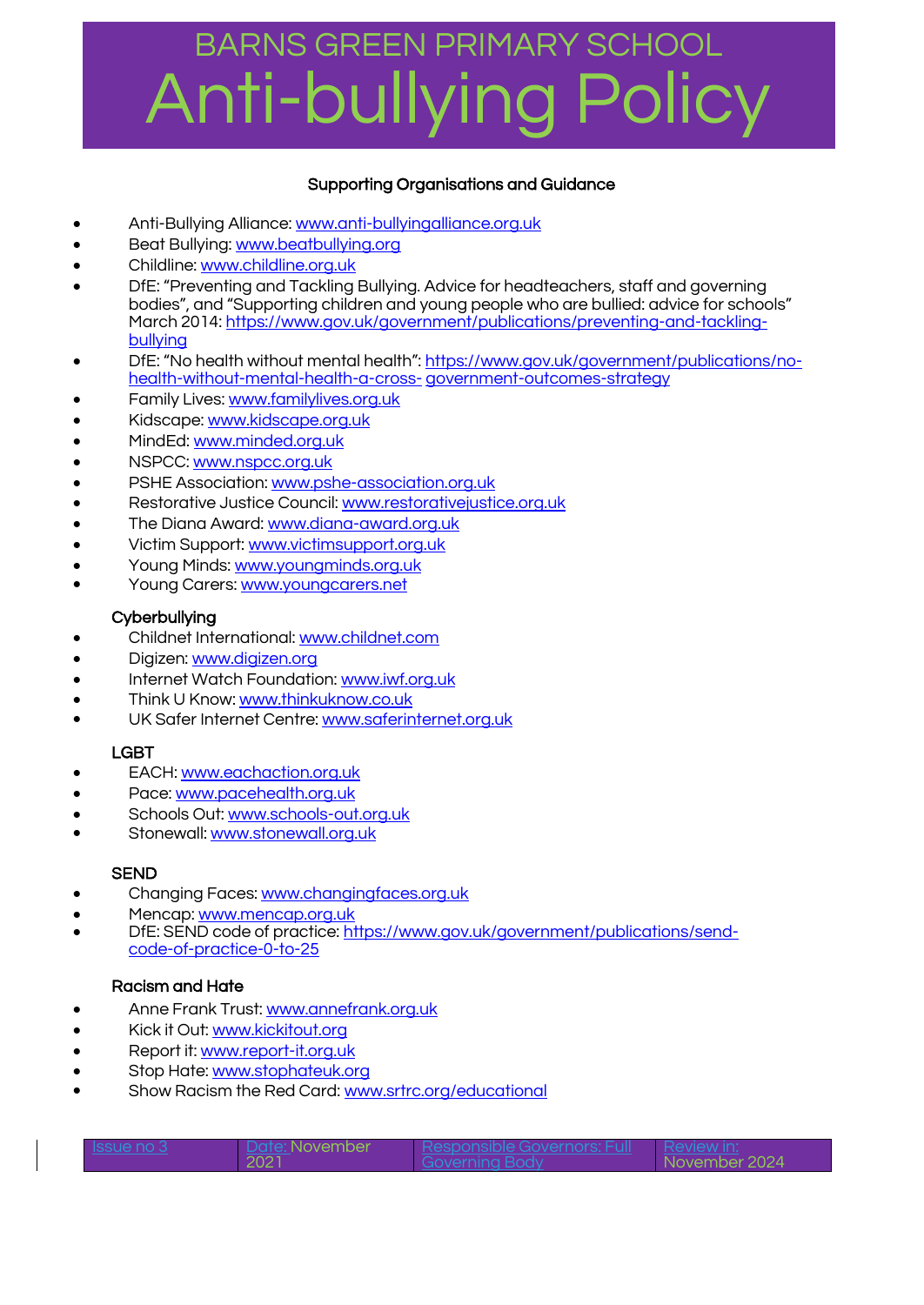### BARNS GREEN PRIMARY SCHOOL Anti-bull<sup>,</sup>

### Additional Content

### Dealing with Incidents

The following steps may be taken when dealing with incidents:

- If bullying is suspected or reported, the incident will be dealt with immediately by the member of staff who has been approached
- A clear and precise account of the incident will be recorded and given to the head teacher and/or designated lead
- The head teacher/ designated lead will interview all concerned and will record the incident
- Teachers will be kept informed
- When responding to cyberbullying concerns the school will take all available steps to identify the bully, including looking at the school systems, identifying and interviewing possible witnesses, and contacting the service provider and the police, if necessary. The police will need to be involved to enable the service provider to investigate the data of another user.
- Where the bullying takes place outside of the school site then the school will ensure that the concern is investigated and that appropriate action is taken in accordance with the school's behaviour and discipline policy.
- Parents / carers will be kept informed
- Sanctions will be used as appropriate and in consultation with all parties concerned
- If necessary and appropriate, the police or other local services will be consulted

### Supporting Pupils

Pupils who have been bullied will be supported by:

- Offering an immediate opportunity to discuss the experience with their teacher or a member of staff of their choice
- Being advised to keep a record of the bullying as evidence and discuss how respond to concerns and build resilience as appropriate.
- Reassuring the pupil and providing continuous support
- Restoring self-esteem and confidence
- Working with the wider community and local/national organisations to provide further or specialist advice and guidance

Pupils who have bullied will be helped by:

- Discussing what happened and establishing the concern and the need to change
- Informing parents / carers to help change the attitude and behaviour of the child
- Providing appropriate education and support
- If online, requesting content be removed and reporting account/content to service provider
- Sanctioning in line with school behaviour / discipline policy. This may include official warnings, detentions, removal of privileges, fixed-term and permanent exclusions.
- Speaking with police or local services

### Supporting Adults

Adults (staff and parents) who have been bullied or affected will be supported by:

- Offering an immediate opportunity to discuss the concern with the designed lead and/or a senior member of staff/headteacher
- Being advised to keep a record of the bullying as evidence and discuss how respond to concerns and build resilience as appropriate.